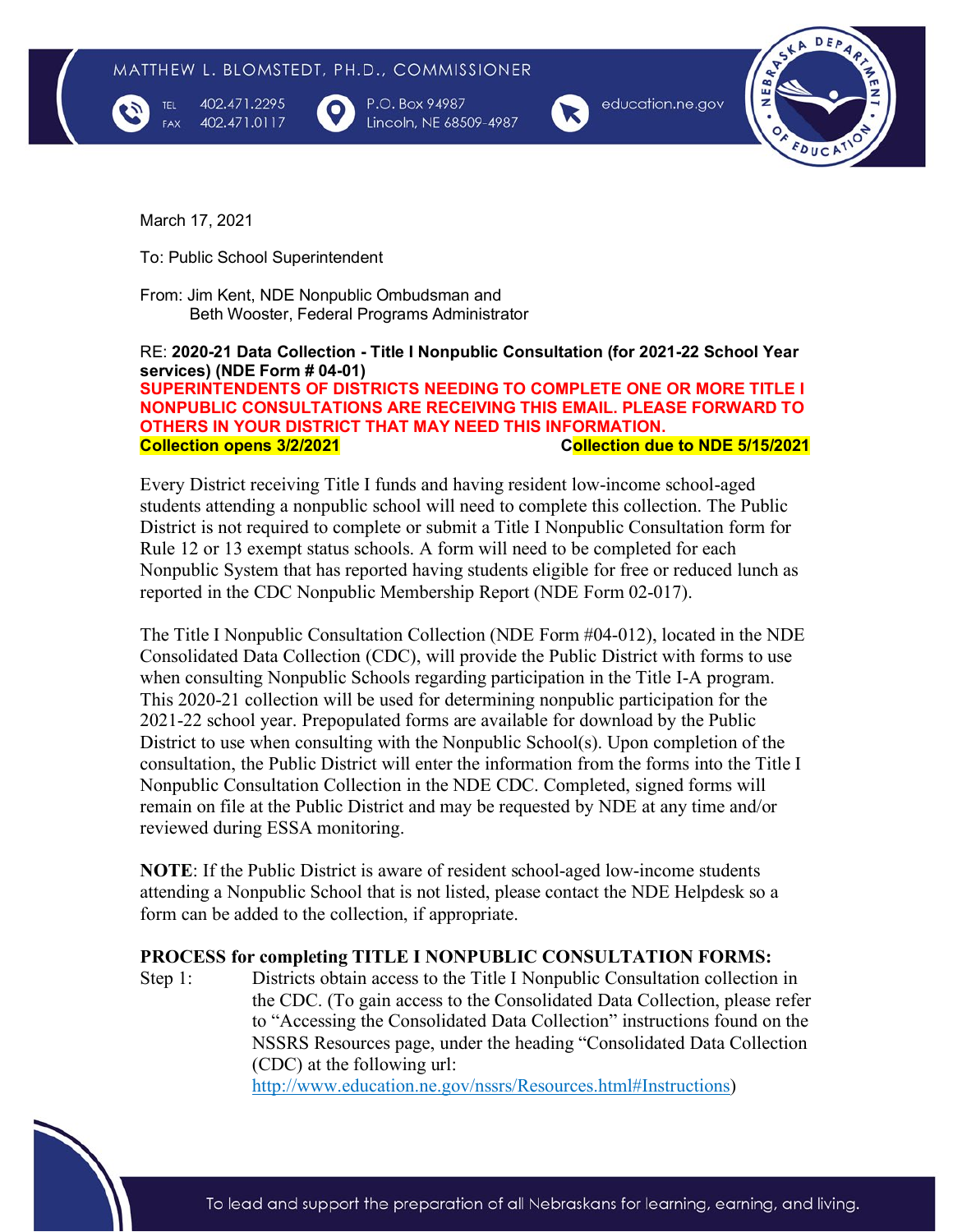| Step 2:    | Download form(s) to use during the consultation with the Nonpublic<br>$School(s)$ .                                                                                                                                                                                                                                                                                                                                                                                          |  |  |  |  |  |  |
|------------|------------------------------------------------------------------------------------------------------------------------------------------------------------------------------------------------------------------------------------------------------------------------------------------------------------------------------------------------------------------------------------------------------------------------------------------------------------------------------|--|--|--|--|--|--|
| Step $3$ : | Public District representative consults with the Nonpublic School(s)<br>representative $(s)$ .                                                                                                                                                                                                                                                                                                                                                                               |  |  |  |  |  |  |
| Step 4:    | After completion of consultation with the Nonpublic School(s), the Public<br>District will enter data from the form(s) into the Title I Nonpublic<br>Consultation Collection in the CDC. Validations and warnings are in<br>place to assist districts with submitting the data correctly.<br>The data may be "Submitted" by the person assigned this task by the<br>Superintendent. The Authorized Representative is the only one that can<br>"Approve" the data in the CDC. |  |  |  |  |  |  |
| Step 5:    | Public District submits and approves the collection by due date of May15, 2021.<br>Corrections will be allowed during the audit window, which closes on May 30 <sup>th</sup> .                                                                                                                                                                                                                                                                                               |  |  |  |  |  |  |
| Step 6:    | Public Districts keep the paper consultation forms, with original<br>signatures, on file for six years. NDE may request these forms at any time<br>and/or review them during ESSA monitoring.                                                                                                                                                                                                                                                                                |  |  |  |  |  |  |

Attached to this email is a listing of Public Districts that have low-income school-aged children as reported on the Nonpublic Membership Report.

For more detailed instructions (including screen shots) click on the *Instructions* link at the top of the Collection in the CDC.



# **CONSULTATION REQUIREMENT**

On November 21, 2016, USDE published Non-Regulatory Guidance regarding Fiscal Changes and Equitable Services Requirements. (Guidance available at: https://www2.ed.gov/policy/elsec/leg/essa/essaguidance160477.pdf). The guidance indicates that the goal of consultation is agreement between the LEA (Local Education Agency) and appropriate nonpublic school officials on how to provide equitable and effective programs for eligible private school children.

Because of this requirement, a statement is included in Section 4 of the data collection, Certification. The statement, "I agree with the equitable and effective programs that will be implemented based on this consultation," is to be marked yes or no by the Nonpublic School Representative.

There are several requirements included in the *Fiscal Changes and Equitable Services Requirements* non-regulatory guidance. A few of the major changes are listed below.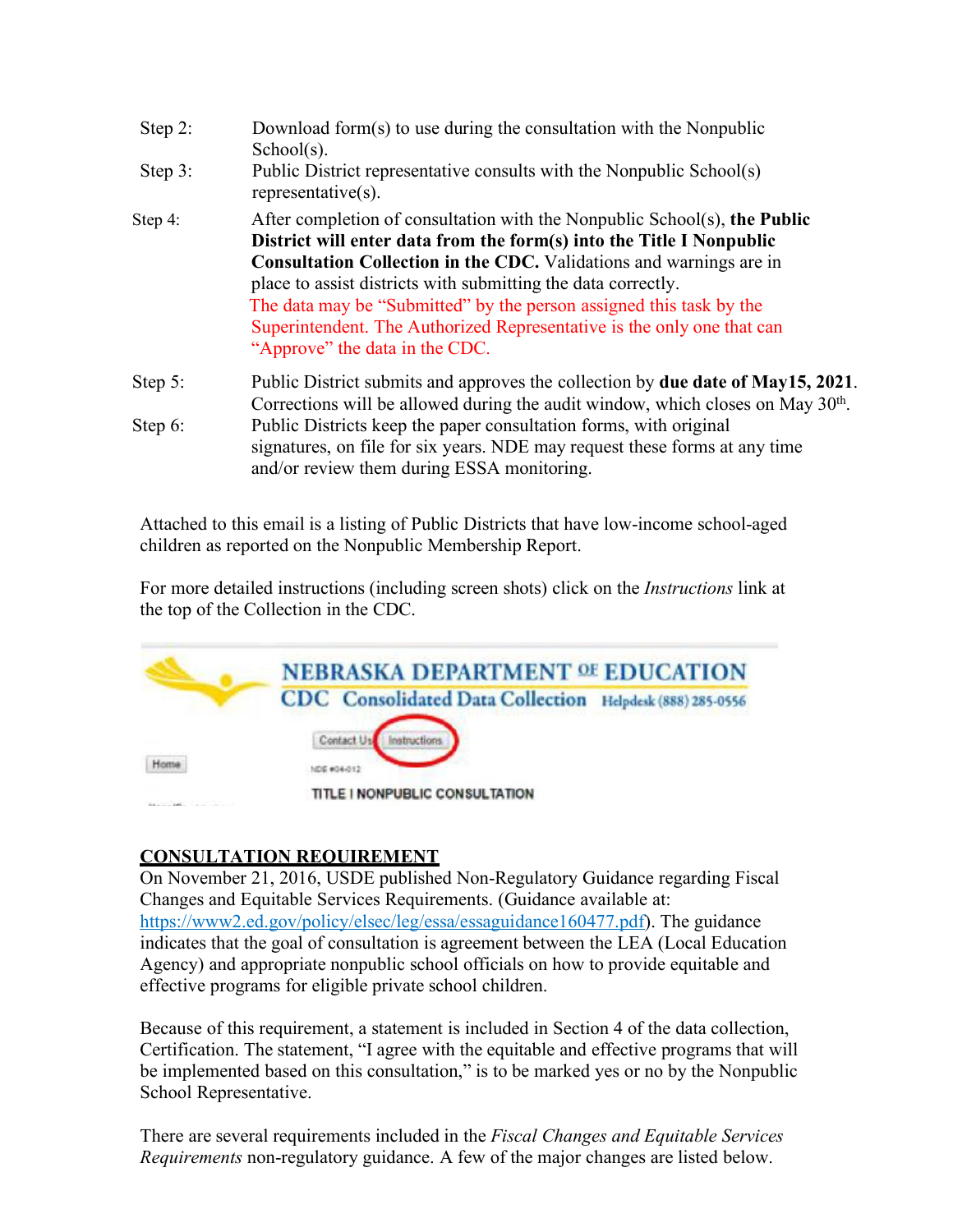## *Obligation of funds*

Funds allocated to an LEA (Local Education Agency) for educational services and other benefits to eligible nonpublic school children, teachers, and other educational personnel, and families must be obligated in the fiscal year for which the funds are received by the LEA.

## *Allocating Funds for Equitable Services*

Expenditures for equitable services to eligible private school children, teachers and other educational personnel, and families must be equal to the proportion of funds allocated to participating public school attendance areas based on number of children from low-income families who reside in those attendance areas and attend private schools. An LEA must determine the proportionate share of Title I funds available for equitable services based on the total amount of Title I funds received by the LEA prior to any allowable expenditures or transfers of funds. See sample calculation below.

| SAMPLE OF FORMULA TO DETERMINE AMOUNT FOR TITLE I-A EQUITABLE<br><b>SERVICES</b> |                                                                         |                                                                              |                                                         |  |  |  |  |  |
|----------------------------------------------------------------------------------|-------------------------------------------------------------------------|------------------------------------------------------------------------------|---------------------------------------------------------|--|--|--|--|--|
| <b>Public School</b><br><b>Attendance Area</b>                                   | <b>Number of Public</b><br><b>School Low-</b><br><b>Income Children</b> | Number of<br><b>Nonpublic School</b><br><b>Low-Income</b><br><b>Children</b> | <b>Total Number of</b><br>Low-Income<br><b>Children</b> |  |  |  |  |  |
| School A                                                                         | 500                                                                     | 110                                                                          | 610                                                     |  |  |  |  |  |
| School B                                                                         | 300                                                                     | 19                                                                           | 319                                                     |  |  |  |  |  |
| School C                                                                         | 200                                                                     | 5                                                                            | 205                                                     |  |  |  |  |  |
| School D                                                                         | 350                                                                     | 16                                                                           | 366                                                     |  |  |  |  |  |
| <b>TOTAL</b>                                                                     | 1350                                                                    | 150                                                                          | 1500                                                    |  |  |  |  |  |
| <b>PROPORTIONATE</b><br><b>SHARE</b>                                             | 90.00%                                                                  | 10.00%                                                                       |                                                         |  |  |  |  |  |
| <b>TOTAL</b><br>ALLOCATION:<br>\$750,000                                         | \$675,000.00                                                            | \$75,000.00                                                                  |                                                         |  |  |  |  |  |

The ED Guidance also includes examples of calculating equitable services amounts for parents and families of eligible private school children.

As consultations take place for the 2021 school year, it is highly recommended that both public and nonpublic schools consider completing Needs Assessments before the end of this school year to determine how federal funds will be utilized in the following year. **A current Needs Assessment provides a good starting point when determining what activities federal funds will support.**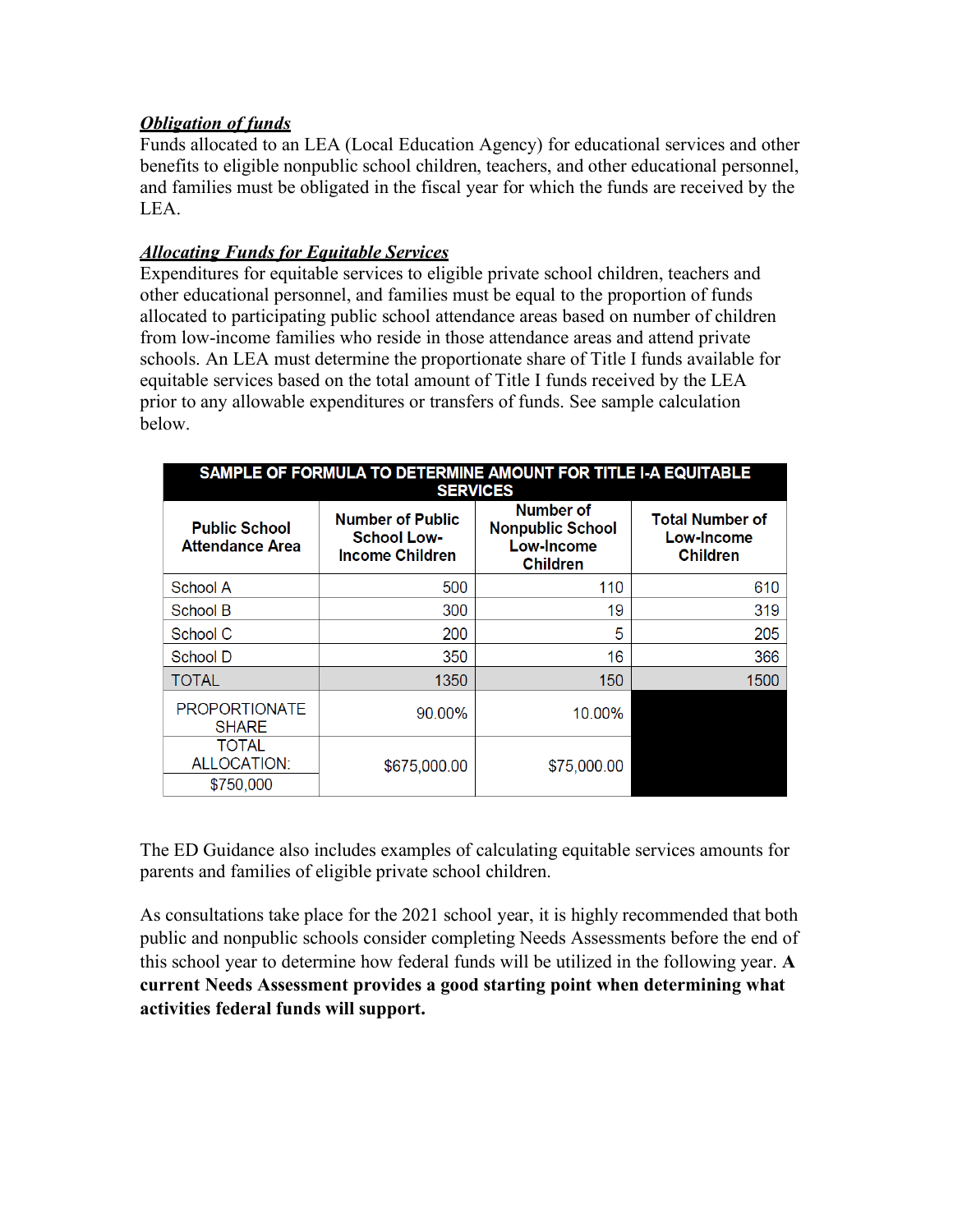# *What Takes Place During the Consultation?*

The goal of the consultation process is to design and implement a program that will provide equitable services and meet the needs of the eligible nonpublic school students and/or teachers and other educational personnel. Consultation between the entity receiving federal financial assistance and nonpublic school officials must occur before any decision is made that could affect the ability of nonpublic school students, teachers and other educational personnel to receive the benefits under ESEA (Elementary and Secondary Education Act) and must continue throughout the implementation and assessment of activities. Consultation generally must include discussion on such issues as:

• How the children's needs will be identified;

- What services will be offered;
- How, where, and by whom the services will be provided;

• How the services will be assessed and how the results of the assessment will be used to improve those services;

• The size and scope of the equitable services to be provided to the eligible nonpublic school children, teachers and other educational personnel, the amount of funds available for those services, and how that amount is determined;

• How and when the agency, consortium, or entity will make decisions about the delivery of services, including a thorough consideration and analysis of the views of the nonpublic school officials on the provision of services through potential third-party providers; and

• Whether the agency, consortium, or entity shall provide services directly or through a separate government agency, consortium, or entity, or through a third-party contractor; and

• Whether to provide equitable services to eligible nonpublic school children—

- o By creating a pool of funds with all of the funds allocated based on all the children from low-income families in a participating school attendance area who attend private schools; or
- o In the agency's participating school attendance area who attend private schools with the proportion of funds allocated based on the number of children from lowincome families who attend nonpublic schools.

For your convenience, NDE is providing a checklist that you may want to use during the ongoing consultation process. See attachment. The checklist will also be available on the NDE Federal Programs Website.

### *Transferability*

An LEA may transfer all or a portion of funds it receives under Title II-A and Title IV-A. Each program covered by the transferability authority is subject to the equitable services requirements under Title I or VIII, which may not be waived. (ESEA section  $8401(c)(5)$ ) **Before an LEA may transfer funds from a program subject to equitable services requirements, it must engage in timely and meaningful consultation with the appropriate nonpublic school officials.** (ESEA section 5103(e)(2)) With respect to transferred funds, the LEA must provide nonpublic students and teachers with equitable